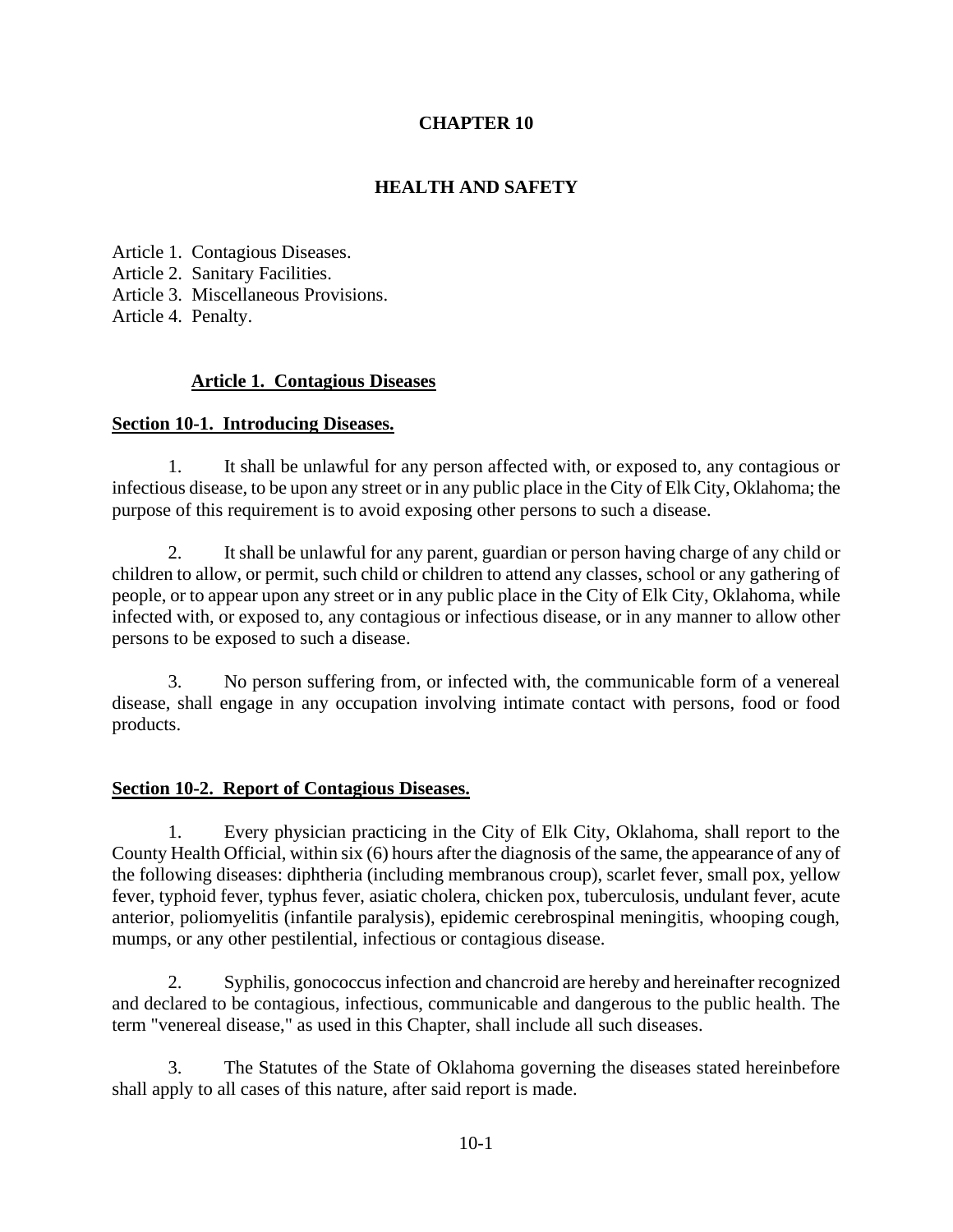## **Section 10-3. Quarantine.**

1. It shall be unlawful for any person to enter, or go upon, any ground or premises under quarantine, without first having obtained permission to do so from the local or County Health Official.

2. It shall be unlawful for any person whom the local or County Health Official shall have ordered to be detained in quarantine, to neglect or refuse to be so detained, or to willfully violate any quarantine regulation thereof.

3. It shall be unlawful for any person to tear down, remove, deface, mutilate or destroy any order, notice or flag that may be posted or displayed by the local or County Health Official.

4. It shall be unlawful for any person to willfully violate, or refuse to comply with, any lawful order, direction, prohibition, rule or regulation of any officer or official charged with enforcement of such order, direction, prohibition, rule or regulation.

## **Sections 10-4 through 10-9. (Reserved for future use.)**

# **Article 2. Sanitary Facilities**

## **Section 10-10. Definitions.**

1. **Human Excrement.** The term "human excrement" is used herein to mean the bowel and kidney discharge of human beings.

2. **Sanitary Water Closet.** The term "sanitary water closet" is used herein to mean the flush-type toilet which is connected with a sanitary sewer line of such capacity and construction as to carry away the contents at all times.

## **Section 10-11. Owner to Provide Proper Toilet Facilities.**

1. Every owner of a residence or other building in which humans reside, are employed or congregate, shall install, equip and maintain adequate sanitary facilities for the disposal of human excrement; this requirement shall include a sanitary water closet, a water closet or closets connected to an approved septic tank.

2. The closets and toilets required herein shall be of the sanitary water closet type when located within three hundred (300) feet of any municipal sanitary sewer line and accessible thereto. It shall be the duty of every owner of property so located, to connect, or cause to be connected, his toilet(s) with the municipal sanitary sewer system, and to make every proper connection so that each toilet is properly connected with said sewer system.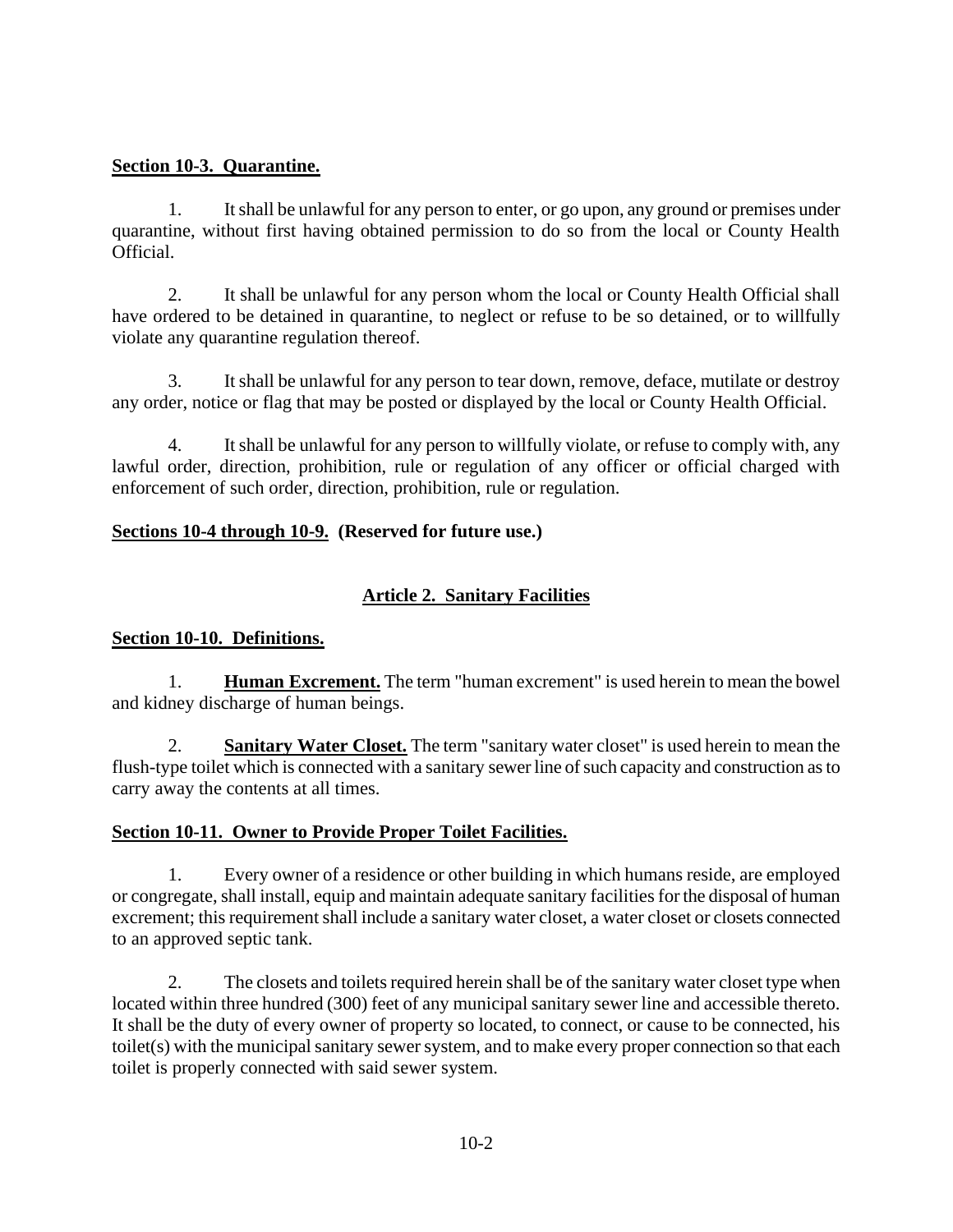3. When not so located, the closet or toilet shall be of (a) the sanitary water closet type, so connected to a sanitary sewer (notwithstanding the distance from it), (b) the water closet type, connected to a septic tank approved by the County Health Officer.

### **Section 10-12. Proper Disposal of Human Excrement Required.**

All human excrement shall be disposed of by deposition in closets hereinbefore described. It shall be unlawful for any owner of property to permit the disposal of human excrement thereon in any other manner, or for any person to dispose of human excrement in any other manner.

### **Section 10-13. Unauthorized Facilities Declared Public Nuisances.**

All facilities for the disposal of human excrement in a manner different from that required by this Code of Ordinances, and all privies and closets so constructed, situated or maintained as to endanger the public health, are hereby declared to be public nuisances and may be dealt with, and abated, as such (See Chapter 14, Nuisances.)

# **Sections 10-14 through 10-19. (Reserved for future use.)**

# **Article 3. Miscellaneous Provisions**

## **Section 10-20. Abandoned Ice Boxes, Refrigerators and Containers.**

It shall be unlawful for any person, firm or corporation to leave, in a place accessible to children, any abandoned or discarded ice box, refrigerator or other container which has an air-tight door with a lock or other fastening device which cannot be easily released for opening from the inside of the ice box, refrigerator or container, without first removing the door, lock or fastener.

## **Section 10-21. Prohibiting the Rummaging and Pilfering of Trash Containers**

It shall be unlawful for any person to rummage, look through, ransack or take, steal or pilfer the contents of any receptacle, dumpster or other trash container.

The only exception to this ordinance shall be to allow the collection of aluminum cans for recycling purposes.

Upon conviction for violation of this ordinance, said person shall be punished by a fine of not less than \$50.00 and not more than \$300.00 or by imprisonment not to exceed 30 days, or both and for court costs.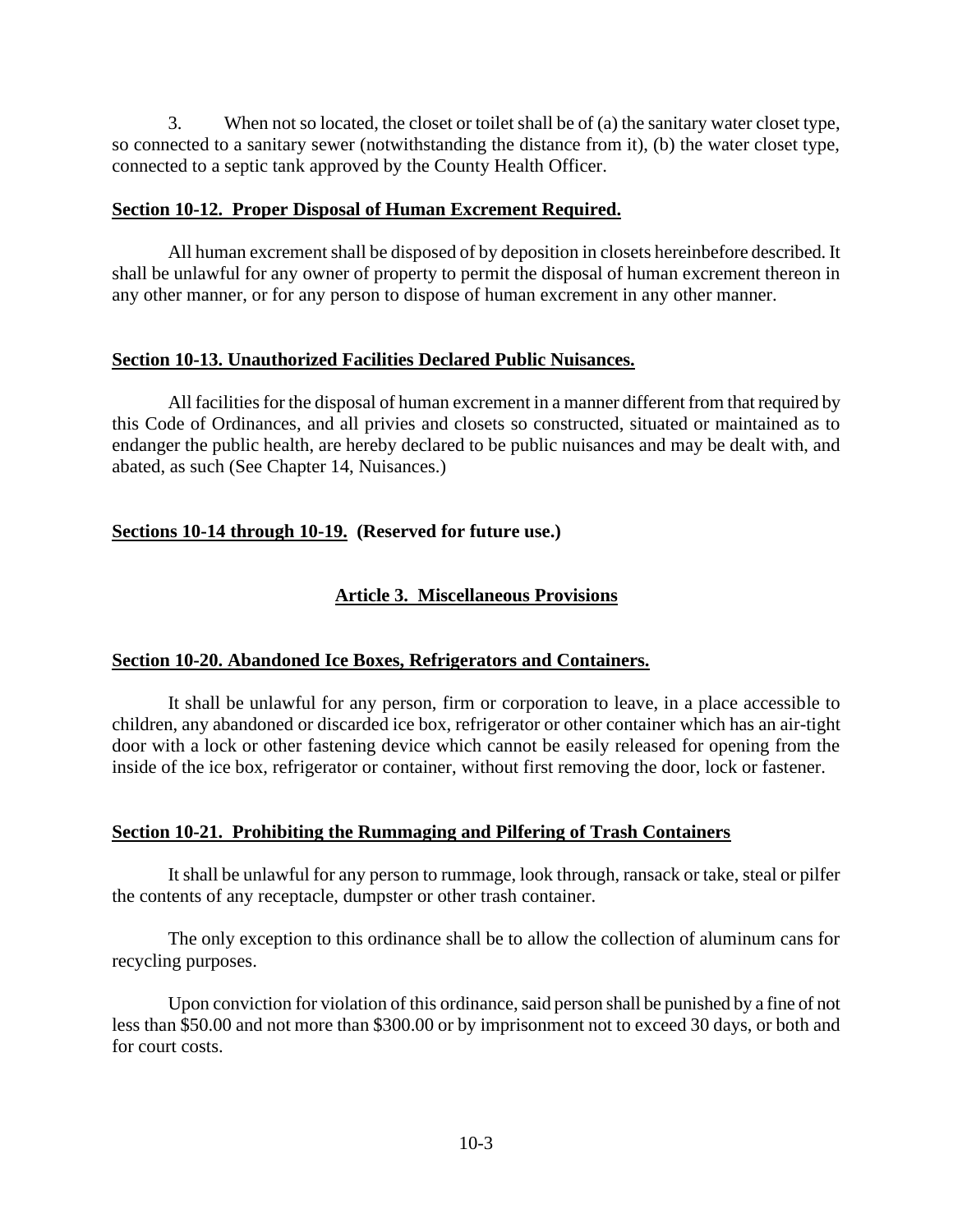## **Sections 10-22 through 10-34. (Reserved for future use.)**

### **Section 10-35. "Food Service Sanitation Code" Adopted.**

1. The United States Public Health Service "Food Service Sanitation Ordinance and Code," current edition, is hereby adopted and incorporated as fully as if set out at length herein.

2. From the date on which this Chapter shall take effect, the provisions of said Code, as herein modified, shall be controlling in the regulation of food service establishments within the corporate limits of the City of Elk City, Oklahoma.

3. Three (3) copies of said Code are on file in the Office of the City Clerk.

4. No fee shall be required for a municipal permit to operate a food service establishment.

#### **Section 10-36. "Milk Ordinance" Adopted.**

1. The production, transportation, processing, handling, sampling, examination, grading, labeling, and sale of all milk products sold for the ultimate consumption within the City of Elk City, Oklahoma; the inspection of dairy herds, dairy farms and milk plants; the issuing and revocation of permits to milk producers, haulers and distributors shall be regulated in accordance with the provisions of the "Milk Ordinance-- Recommendations of the Public Health Service, Revised to Comply with Oklahoma State Statutes."

2. From the date on which this Chapter shall take effect, the provisions of said Ordinance, as herein modified, shall regulate milk and milk products within the corporate limits of the City of Elk City, Oklahoma.

3. Three (3) copies of said Ordinance are on file in the Office of the City Clerk.

### **Article 4. Penalty.**

#### **Section 10.37. Penalty.**

Any person, firm or corporation who shall violate any provision of this Chapter shall be guilty of any offense and, upon conviction thereof, shall be punished by fine and costs as provided for in Section 1-40 of this Code, unless a separate and distinct penalty is otherwise specifically set forth in this Chapter. Each day's continuation of any such violation shall constitute a separate